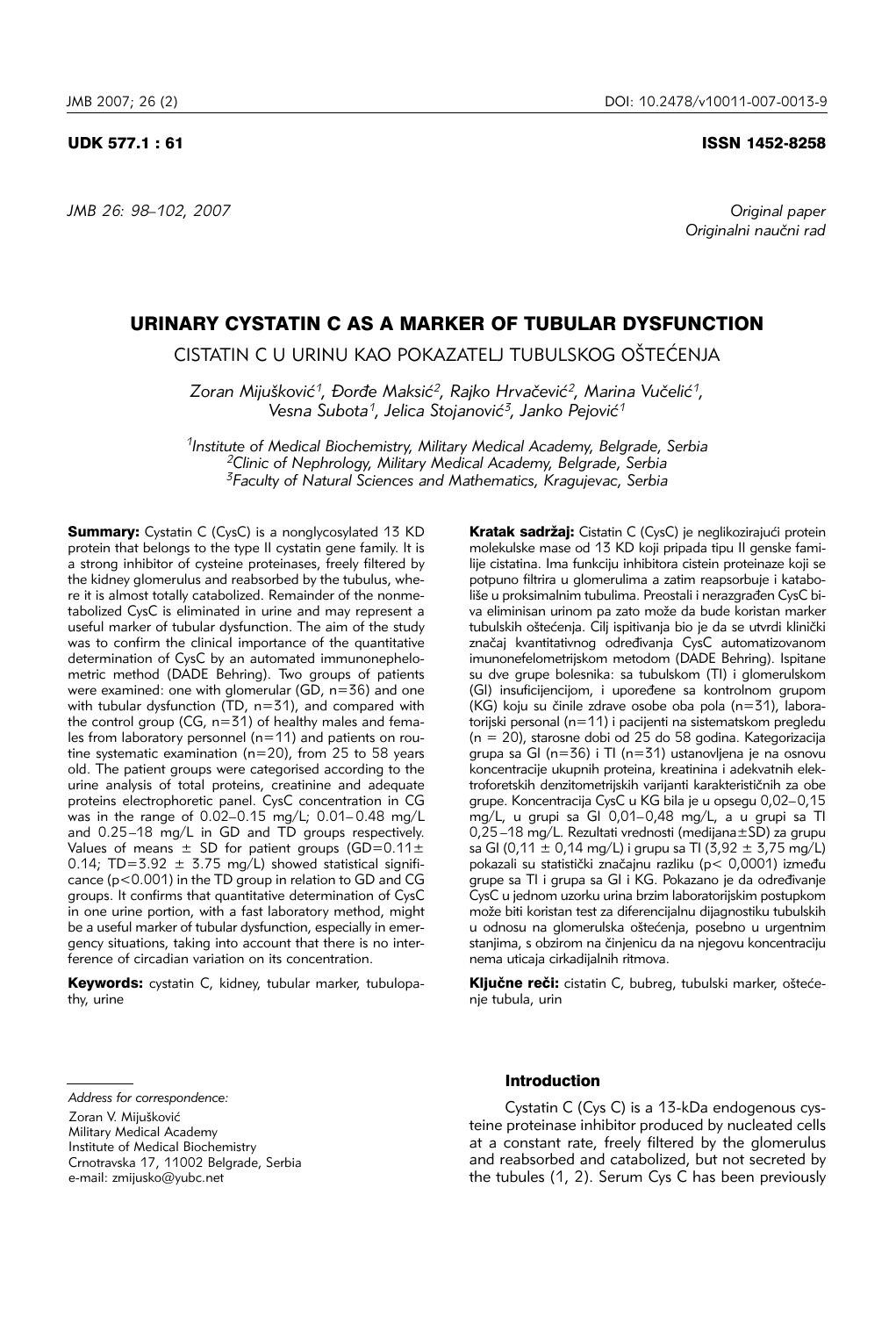introduced as a new marker to estimate glomerular filtration rate (GFR) and has demonstrated higher diagnostic value than serum creatinine in detecting reduced GFR (3). In normal renal function, tubular reabsorption and catabolism of Cys C are almost complete and it is only detected in very small quantities in the urine. Increased urinary Cys C was noted especially in renal disorders such as the tubular damage associated with HIV nephropathy, and acute interstitial nephritis (4–6). It is a well-known inhibitor of cysteine proteinases (7). It should, therefore, exhibit a protective function by regulating the activities of endogenous cysteine proteinases that cause uncontrolled proteolysis and tissue damage. Cys C belongs to the type II cystatin gene family, and it is a nonglycosylated protein constitutively secreted shortly after its synthesis (8, 9). Based on its high concentration in biologic fluids, it is probably one of the most important extracellular inhibitors of cysteine proteinases  $(10 - 12)$ .

Serum concentrations of Cys C appear to be independent of sex and muscular mass (13, 14), and are constant throughout life, from 1 to 65 years of age (0.6–1.0 mg/L). Its low molecular weight and positive charge at physiological pH mean that it is freely filtered by the kidney glomerulus. Thus, its plasma half-life in humans is about 2 hours. These properties, associated with a lack of tubular secretion, mean that Cys C is a suitable biological marker that is now being widely used in nephrology to assess glomerular filtration (15–20).

After glomerular filtration, Cys C is reabsorbed by the proximal tubular cells, where it is almost completely catabolized (21, 22), with the remaining uncatabolized Cys C eliminated in the urine. Therefore, normal urinary Cys C (u Cys C) concentrations are very low, as reported to be in the range of 0.03–0.3 mg/L (22). In the case of tubular diseases, it could be postulated that Cys C degradation would be reduced and, consequently, an increase in its urinary elimination would be observed. Thus, u Cys C might be a reliable marker of tubular dysfunction (TD). Therefore, the aim of the study was to confirm the clinical importance of the quantitative determination of u Cys C by a fast and automated immunonephelometric method in daily diagnostic procedure.

## Patients and Methods

The examination was carried out using samples obtained during the normal clinical follow-up of patients, and two groups were examined: one with glomerular (GD, n=36) and another with tubular dysfunction (TD,  $n=31$ ), which were compared with the control group (CG, n=31) of healthy males and females from laboratory personnel ( $n=11$ ) and patients on routine systematic examination (n=20), from 25 to 58 years of age. The patient groups were cate-

gorised according to the ordinary clinical findings, urinary analysis of total proteins, creatinine and adequate proteins electrophoretic panel. Urine samples were collected from patients in one portion and analyzed after centrifugation at 5000 rpm. The concentration of u Cys C was examined by the particle enhanced latex immunonephelometry (PENIA) method, on a BN II analyzer (DADE Behring). The kit was designed for Cys C serum analysis and has a limit of detection of 0.17 mg/L. In plasma or serum, two subsequent dilutions of the sample (1:5 and 1:20) are performed to obtain a 1:100 final dilution for the Cys C/anti-Cys C reaction. The analyzer program was slightly modified to allow the quantification of u Cys C, the usual concentration of which is ten-fold lower than in plasma. To increase sensitivity, we omitted the second sample dilution, which allows u Cys C detection at a concentration as low as 0.008 mg/L. The omission of this automated sample dilution step is the only modification made in the nephelometric program settings. Calibration and controls were performed using the same materials as for serum/plasma determination. Creatinine concentration was measured by the Jaffe kinetic method, urinary total proteins with the turbidimetric Benzethonium chloride procedure on a Hitachi 912 apparatus (Roche, Mannheim, Germany) according to the manufacturer's instructions. Urine electrophoresis was estimated on a Hydragel-Hydrasis (Sebia, France) automatic instrument. All statistical analyses were performed using Basic Statistic software for comparison of means (Mann-Whitney U test), standard deviation and data distribution.

#### **Results**

Urine electrophoresis for each individual patient sample was performed in order to confirm the possible type of proteinuria. Typical electrophoretic patterns for glomerular (a) and tubular (b) proteinuria are presented in *Figure 1*.

Two populations of patients with renal dysfunction were analyzed with similar age, gender and male/female ratio. A total of 31 patients with documented TD (serum creatinine  $463 \pm 279$  µmol/L, mean  $\pm$  SD) were compared to 36 patients with documented GD (mean serum creatinine  $262 \pm 155$ μmol/L). The mean serum creatinine in controls was 78 ± 29 μmol/L (*Table I*).

Urinary Cys C concentrations in CG were within the range of 0.02–0.15 mg/L. Those values in the group with GD were 0.0–0.48 mg/L, but were much higher in the group with TD ranging between 0.25 and 18 mg/L. Obtained values of means  $\pm$  SD for the group with TD (3.92  $\pm$  3.75 mg/L) in relation to the group with GD (0.11  $\pm$  0.14 mg/L) and the CG (0.07  $\pm$  0.011 mg/L) showed statistical significance (p < 0.0001) by the Mann-Whitney U test (*Table I*). Values for u Cys C between CG and the group with GD did not differ (p > 0.05) statistically (*Figure 2*).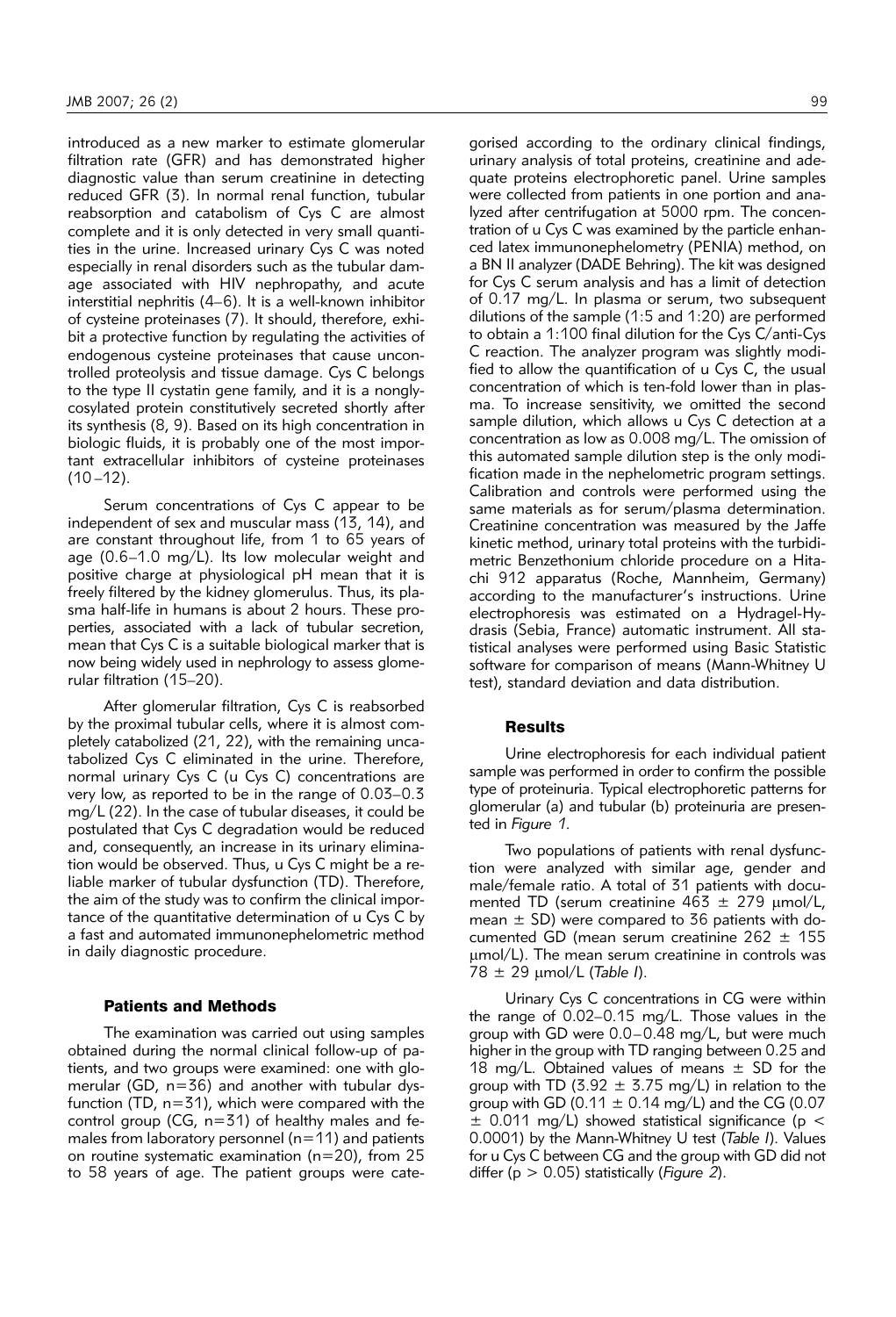

Figure 1 Electrophoretic pattern presentation of A) glomerular proteinuria, B) tubular proteinuria.

| Table I Demographic, creatininemia and cystatinuria data |        |  |  |  |  |  |
|----------------------------------------------------------|--------|--|--|--|--|--|
| for the 67 patients and 31 healthy controls.             |        |  |  |  |  |  |
|                                                          | $\sim$ |  |  |  |  |  |

| Parameter                         | CG          | GD            | ΤD                                                                     |
|-----------------------------------|-------------|---------------|------------------------------------------------------------------------|
| n                                 | 31          | 36            | 31                                                                     |
| Age<br>$(mean \pm SD)$ ,<br>years |             |               | $44.1 \pm 9.3$ 57.6 $\pm$ 12.6 56.1 $\pm$ 11.1                         |
| Sex, M/F                          | 17/14       | 19/17         | 15/16                                                                  |
| Creatininemia,<br>umol/L          | $78 \pm 29$ | $262 \pm 149$ | $463 \pm 279$                                                          |
| u Cys C, $mq/L$                   |             |               | $0.07 \pm 0.11 \times 0.11 \pm 0.14 \times 0.92 \pm 3.75$ <sup>*</sup> |

Abbreviations: CG – control group; GD/TD – groups with glomerular and tubular dysfunction  $*$  – statistical significance ( $p < 0.0001$ ).



Figure 2 Statistical presentations of u Cys C concentrations among three tested groups.

## **Discussion**

Glomerular proteinuria is due to increased filtration of macromolecules (such as albumin) across the glomerular capillary wall. Tubular proteinuria results from increased excretion of low molecular weight proteins (LMW), such as  $\beta_2$ -microglobulin ( $\beta_2$ -M), immunoglobulin light chains, retinol-binding protein (RBP), and amino acids. These molecules are normally filtered across the glomerulus and then largely reabsorbed in the proximal tubule. Interference with proximal tubular reabsorption, due to a variety of tubulointerstitial diseases, can lead to increased excretion of these smaller proteins. In spite of the mentioned LMW proteins as a marker of TD, u Cys C appeared as a relatively new urinary marker in the laboratory, distinguishing TD from GD. Cys C has advantages as a urinary marker of tubular injury compared to the established markers (23). In contrast to  $\beta_{2}$ -M, infection, inflammation and malignancy do not increase the urinary concentration of Cys C as it is produced and filtered at a constant rate (1, 2, 23, 24). In addition, it is more stable in the urine than  $\alpha_1$ -microglobulin,  $β_2$ -M or RBP, and may have age and gender independent reference values (25, 26). Furthermore, Cys C demonstrated good stability in routine urine examinations and storage conditions (pH, temperature, plastic vials etc.). Neither grossly proteinuric, icteric, nor hemolytic samples affected measurement of Cys C concentrations in the urine (27). Our results, under similar measurement conditions, showed that concentrations in CG correspond well with the reference values previously published for sera (6, 13, 14) and urine (27). High statistical significance among group with TD vs. group with GD showed that u Cys C measurement could be an excellent and fast laboratory method for detecting tubular insufficiency, much more accurate than the other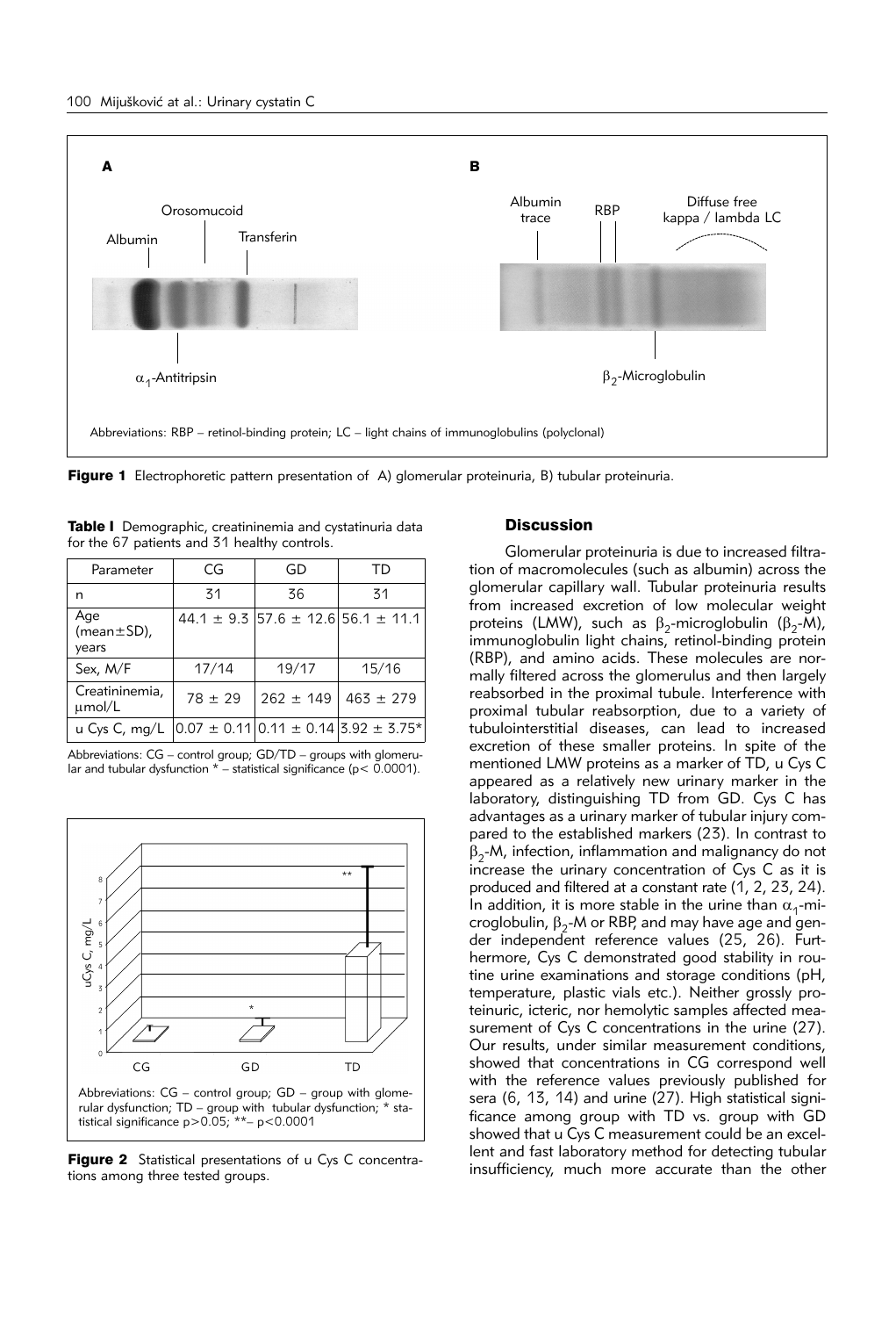mentioned LMW proteins. In a recent study (23), it was demonstrated that the urinary excretion of Cys C accurately predicts the requirement of renal replacement therapy in acute tubular necrosis (ATN). This is important, as ATN requiring renal replacement therapy is associated with a high mortality (28). Therefore, determination of cystatin C may help to intensify early supportive care or to initiate therapeutic interventions that may consequently improve the outcome of ATN.

In conclusion, the measurement of Cys C in the urine by PENIA achieved a good performance. This

#### References

- 1. Tenstad O, Roald AB, Grubb A, Aukland K. Renal handling of radiolabelled human cystatin C in the rat. Scand J Clin Lab Invest 1996; 56: 409–14.
- 2. Abrahamson M, Olafsson I, Palsdottir A, Ulvsbaeck M, Lundwall A, Grubb A. Structure and expression of the human cystatin C gene. Biochem J 1990; 268: 287–94.
- 3. Dharnidharka VR, Kwon C, Stevens G. Serum cystatin C is superior to serum creatinine as a marker of kidney function: a meta-analysis. Am J Kidney Dis; 2002; 40: 221–6.
- 4. Kabanda A, Vandercam B, Bernard A, Lauwers R, Van Ypersele de Strihou C. Low molecular weight proteinuria in human immunodeficiency virus infected patients. Am J Kidney Dis 1996; 27: 803–8.
- 5. Uchida K, Gotoh A. Measurement of cystatin C and creatinine in urine. Clin Chim Acta 2002; 323: 121–8.
- 6. Kubota R, Machii R, Hiratsuka N, Hotta O, Itoh Y, Kobayashi S, et al. Cellulose acetate membrane electrophoresis in the analysis of urinary proteins in patients with tubulointerstitial nephritis. J Clin Lab Anal 2003; 10: 44–51.
- 7. Turk B, Turk V, Turk D. Structural and functional aspects of papain-like cysteine proteinases and their protein inhibitors. Biol Chem 1997; 378: 141–50.
- 8. Barrett AJ. The cystatins: small protein inhibitors of cysteine proteinases. Prog Clin Biol Res 1985; 180: l05 –16.
- 9. Merz GS, Benedikz E, Schwenk V, Johansen TE, Vogel LK, Rushbrook Jl, et al. Human cystatin C forms an inactive dimer during intracellular trafficking in transfected CHO cells. J Cell Physiol 1997; 173: 423–32.
- 10. Grubb A, Lofberg H. Human gamma-trace, a basic microprotein: amino acid sequence and presence in the adenohypophysis. Proc Natl Acad Sci USA 1982; 79: 3024–7.
- 11. Lofberg H, Grubb A, Davidsson L, Kjellander B, Stromblad LG, Tibblin S, et al. Occurrence of gamma-trace in the calcitonin-producing C-cells of simian thyroid gland and human medullary thyroid carcinoma. Acta Endocrinol (Copenh) 1983; 104: 69–76.

method offers rapid, automated and precise measurement of cystatin C in comparison to earlier methods, which were slower, semi-quantitative, less precise, or not commercially available (5, 6, 29). Additional benefits are the high stability of urinary Cys C, the lack of interference and the lack of variability with the method of urine collection, age and gender. These features are particularly important when urinary Cys C is used as a routine biochemical test of acute tubular injury (30) in clinical practice, especially in emergency laboratory diagnostics in critically ill patients.

- 12. Lofberg H, Nilsson KE, Stromblad LG, Lasson A, Olsson SO. Demonstration of gamma-trace in normal endocrine cells of the adrenal medulla and in phaeochromocytoma. An immunohistochemical study in monkey, dog and man. Acta Endocrinol (Copenh) 1982; 100: 595–8.
- 13. Finney H, Newman DJ, Price CP. Adult reference ranges for serum cystatin C, creatinine and predicted creatinine clearance. Ann Clin Biochem; 2000; 37: 49–59.
- 14. Galteau MM, Guyon M, Gueguen R, Siest G. Determination of serum cystatin C: biological variation and reference values. Clin Chem Lab Med 2001; 39: 850–7.
- 15. Christensson A, Ekberg J, Grubb A, Ekberg H, Lindstrom V, Lilja H. Serum cystatin C is a more sensitive and more accurate marker of glomerular filtration rate than enzymatic measurements of creatinine in renal transplantation. Nephron Physiol 2003; 94: 19–27.
- 16. Grubb A. Diagnostic value of analysis of cystatin C and protein HC in biological fluids. Clin Nephrol 1992; 38 (Suppl 1): S20–7.
- 17. Grubb AO. Cystatin C properties and use as diagnostic marker. Adv Clin Chem 2000; 35: 63–99.
- 18. Laterza OF, Price CP, Scott MG. Cystatin C: an improved estimator of glomerular filtration rate. Clin Chem 2002; 48: 699–707.
- 19. Risch L, Blumberg A, Huber A. Rapid and accurate assessment of glomerular filtration rate in patients with renal transplants using serum cystatin C. Nephrol Dial Transplant 1999; 14: 1991–6.
- 20. Risch L, Huber AR. Assessing the diagnostic accuracy of cystatin C as a marker of impaired glomerular filtration rate. Am J Kidney Dis 2002; 39: 661–2.
- 21. Jacobsson B, Lignelid H, Bergerheim US. Transthyretin and cystatin C are catabolized in proximal tubular epithelial cells and the proteins are not useful as markers for renal cell carcinomas. Histopathology 1995; 26: 559–64.
- 22. Uchida K, Gotoh A. Measurement of cystatin-C and creatinine in urine. Clin Chim Acta 2002; 323: 121–8.